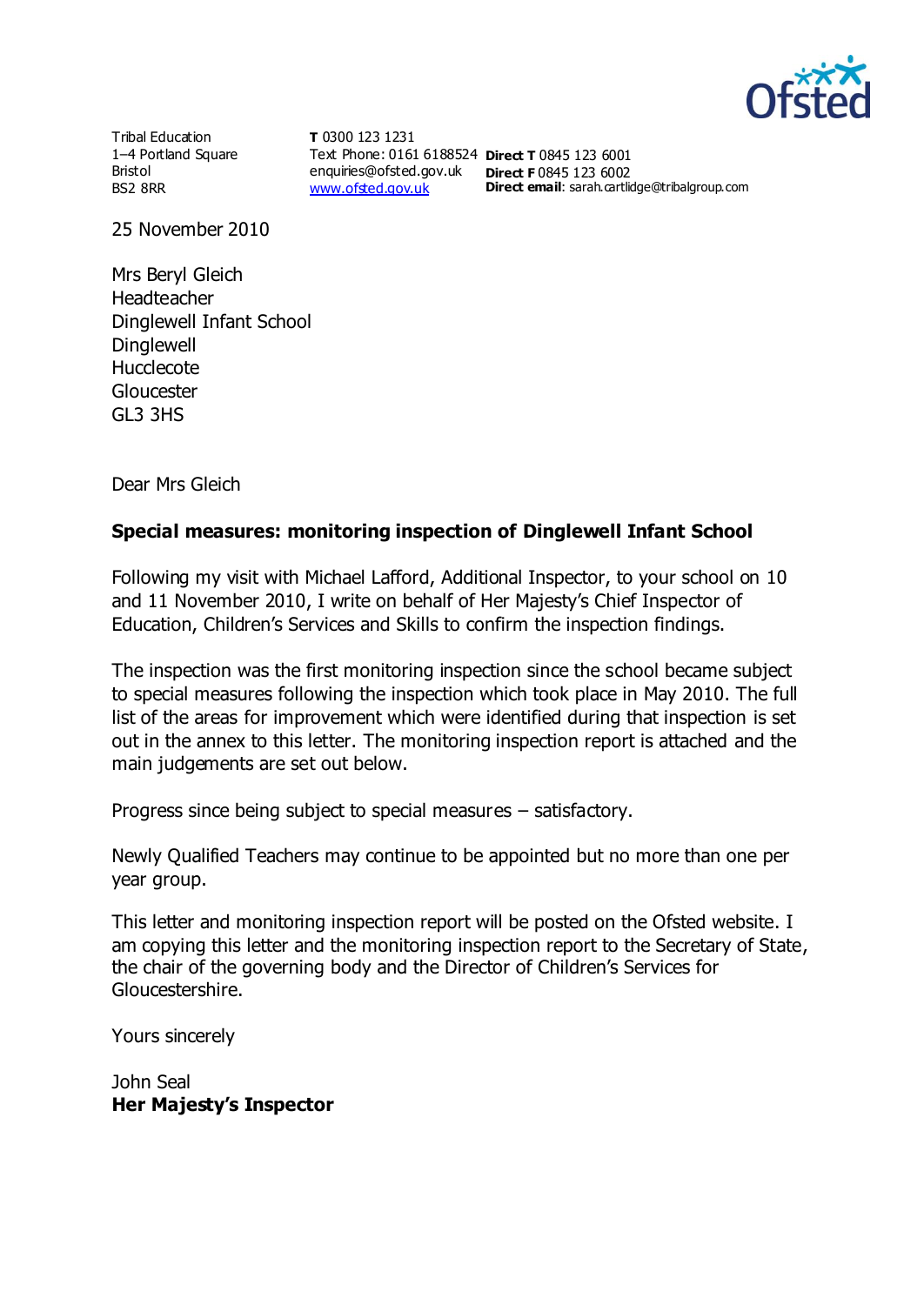

# **Annex**

## **The areas for improvement identified during the inspection which took place in May 2010.**

- Develop the effectiveness of leaders and managers at all levels in embedding and driving improvement by:
- rigorously evaluating the effectiveness of provision, particularly teaching and the curriculum, in meeting pupils' needs, and taking swift action for improvement whenever necessary
- developing the roles of all staff with key leadership and management responsibilities so that they are accountable for pupils' progress and improving provision in their areas
- ensuring that the governing body has an accurate understanding of the strengths and weaknesses and challenges senior leaders to promote improvement.
- Closely match teaching and the curriculum to pupils' learning needs in order to accelerate their progress and raise their achievement by:
- ensuring that both teaching and the curriculum are based on an accurate assessment of pupils' current attainment and the next stops they need to take in developing their knowledge , understanding and skills
- making sure that teaching is focused on giving all ability groups the right level of challenge or support for learning in all parts of lessons
- deploying teaching assistants effectively to support learning
- making better use of teaching time.
- Ensure that responsibilities for promoting community cohesion are fulfilled in order to develop pupils' understanding of cultural and ethnic diversity.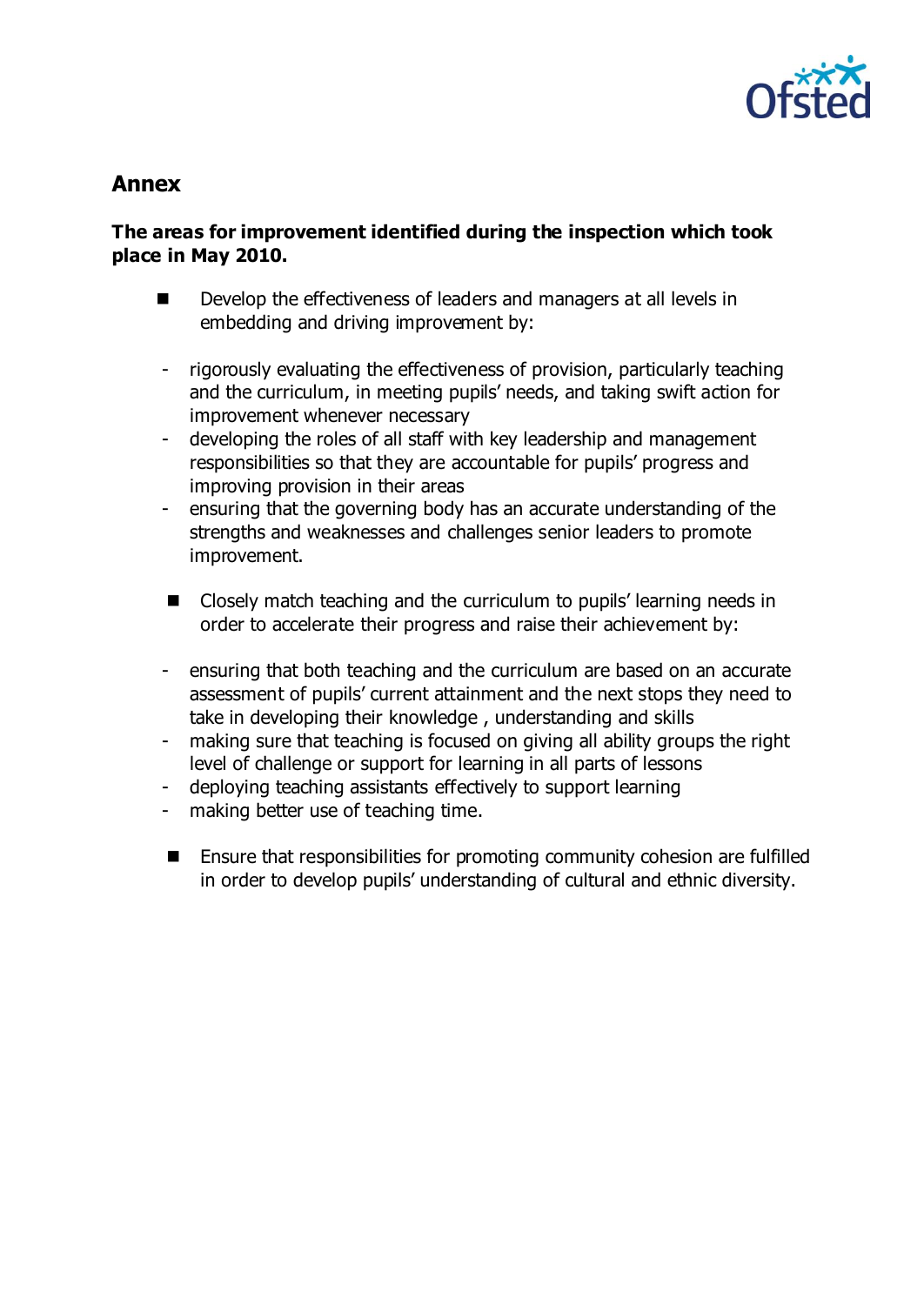

# **Special measures: monitoring of Dinglewell Infant School**

#### **Report from the first monitoring inspection on 10 and 11 November 2010**

#### **Evidence**

Inspectors observed the school's work, scrutinised documents and met with headteacher, members of staff, pupils and representatives of the governing body and local authority.

# **Context**

There have been very few significant changes since the last inspection. There is a new chair of the governing body and the deputy headteacher has been absent since the end of September as she is recovering from a medical procedure. There are plans for her to return before the end of the autumn term.

## **Pupils' achievement and the extent to which they enjoy their learning**

The unvalidated national assessment results for 2010 indicate that by the end of Year 2, standards remained above average in reading, writing and mathematics.

In addition to the school's own data, work seen in classes and pupils' books indicates that attainment is at least in line with national expectations. Assessment information and data identify some slight variations in pupils' progress within year groups. The school is aware of these variations as it has improved its monitoring and evaluation systems, which now provide a clear view on pupils' rates of progress in all year groups and classes. Because the systems have only recently been implemented, it is too early for the school to have analysed the reasons behind this. However, in their work seen during the visit, all groups are generally making at least satisfactory progress, including those with special educational needs and/or disabilities and those known to be eligible for free school meals. In the Reception classes, children's progress is good and their levels of knowledge and understanding are generally above those typically expected for their age.

# **Other relevant pupil outcomes**

Pupils are looked after and cared for very well. Safeguarding procedures, including the records for checking that all adults are able to work with children, are secure. All pupils behave very well around the school and in classes. They are friendly and happy to talk to adults. Pupils are enthusiastic and happy learners. Attendance is above average.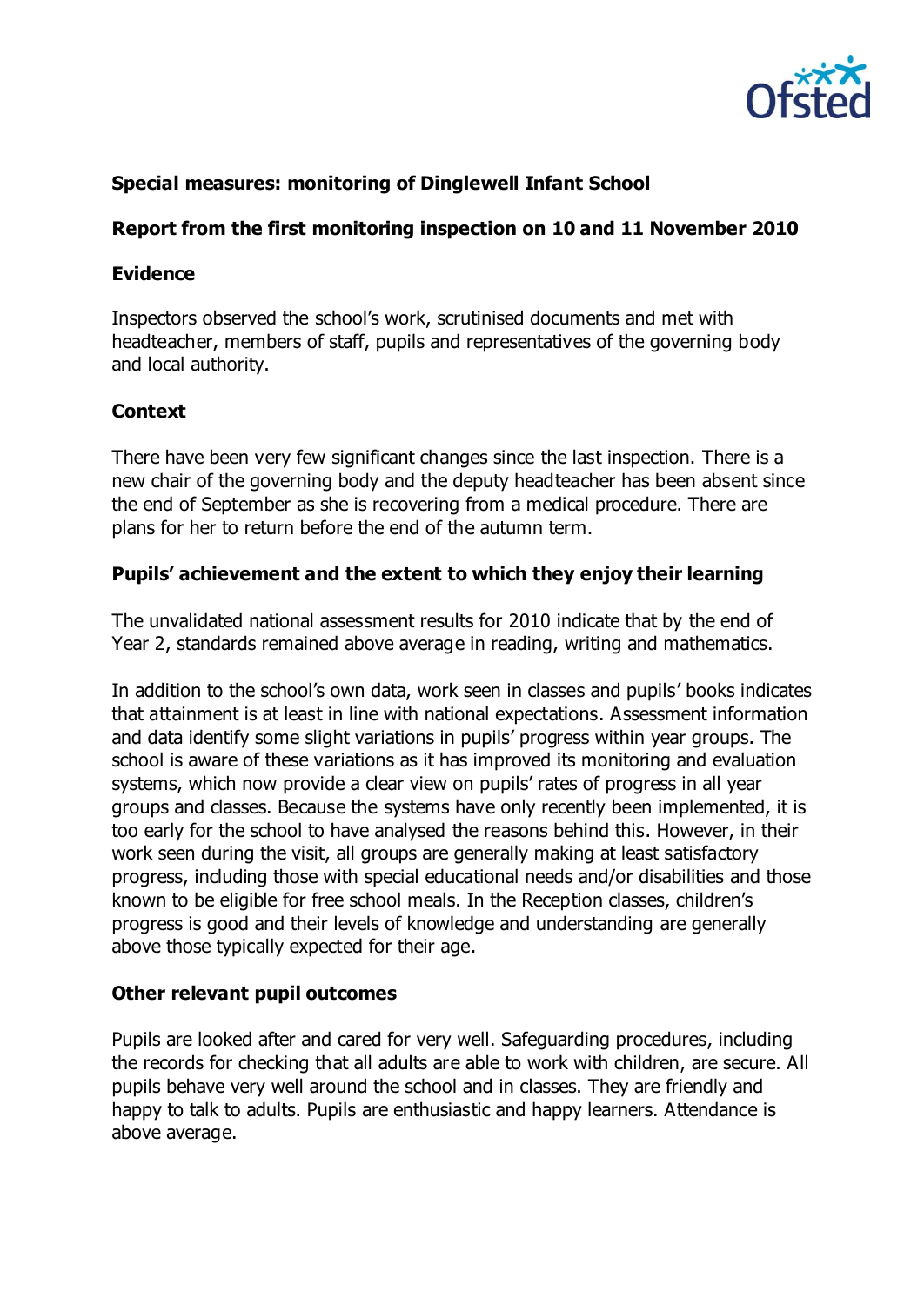

## **The effectiveness of provision**

Satisfactory improvements in the teaching since the inspection have been made. However, teaching and learning vary in quality, from an occasional number which are inadequate to an increasing percentage which is good. Nevertheless, the proportion of satisfactory lessons is still too high. As a result, although the school's data indicate that pupils' progress is satisfactory overall, there are some inexplicable fluctuations over time.

## **Where teaching is most effective:**

- lesson plans have clear learning objectives
- all pupils' learning needs are met accurately
- during lessons, teachers provided clear feedback to pupils about what the have achieved and their next steps
- $\blacksquare$  there are regular opportunities for pupils to discuss their learning with each other
- all pupils know their targets and what they need to do to improve further
- $\blacksquare$  teaching assistants provide good support through skilful questioning and use of resources.

#### **In the less effective lessons:**

- teachers' explanations and instructions are overlong leading to pupils becoming restless and making limited progress
- $\blacksquare$  teachers are not feeding back to pupils during lessons about their next steps
- activities are not specific to pupils' different learning needs leading to all pupils taking part in the same activity regardless of their capabilities.

The school has developed the curriculum further to meet the needs of most pupils' more effectively. Consequently, they are able practice their literacy, numeracy and information and communication technology skills well in different subjects. A good example of this was seen in Year 2 where pupils were learning about adjectives while writing poetry about the Great Fire of London.

Progress since the last section 5 inspection on the areas for improvement:

 Closely match teaching and the curriculum to pupils' learning needs in order to accelerate their progress and raise their achievement – satisfactory.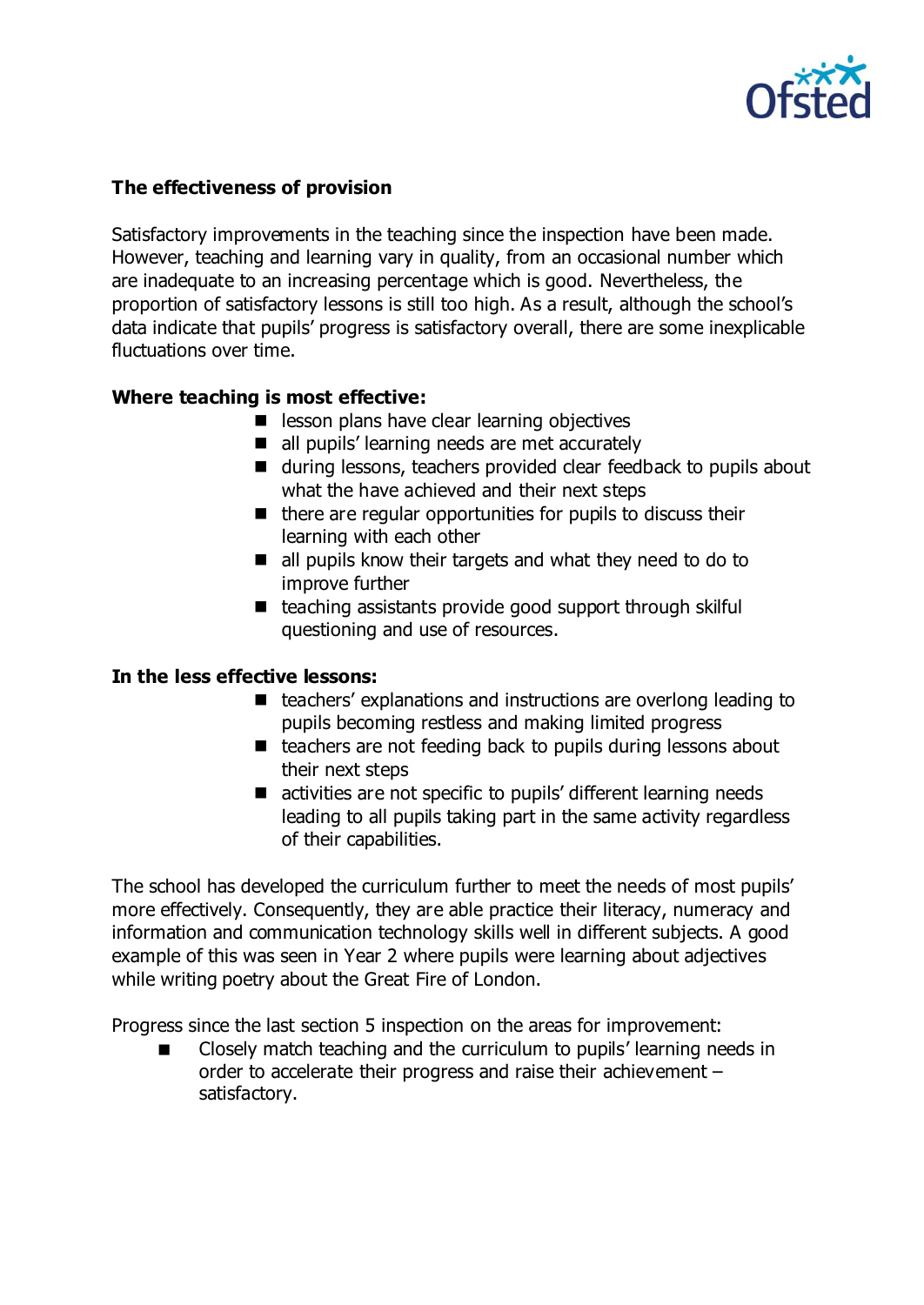

#### **The effectiveness of leadership and management**

Since the inspection, senior leaders have introduced clearer systems for tracking pupils' progress and attainment. Although these are in the early days of implementation, the school is now able to identify effectively how each pupil and different groups are progressing against national expectations. As a result, it is able to target support for those pupils who are underachieving more efficiently.

A programme of regular lesson observations by senior staff provides them with a valuable insight into the quality of teaching and learning across the school. As a result, the headteacher and staff with responsibilities for leading teams and subjects have a clearer view of where the good practice is and what improvements need to be made. However, the evaluation of teachers' direct impact on pupils' progress is not sufficiently rigorous.

Since the inspection, the governing body have become more business like and have sharpened their focus on how the school is performing. They are clear about what the school has to do to improve further. Although some of them are new to their roles, there is an emerging picture, reflected through the recent minutes, of how they are holding the school to account for its performance and asking more challenging questions.

The school has improved its promotion of community cohesion significantly since the inspection. A clear programme of activities and events supports the pupils' understanding of people of different faiths and cultural groups well. This programme is underpinned by a thorough audit and plan overseen by the governing body. As a result, the school is developing good links with schools locally, nationally and internationally.

Progress since the last section 5 inspection on the areas for improvement:

- Develop the effectiveness of leaders and manager at all levels in embedding ambition and driving improvement – satisfactory.
- Ensure that responsibilities for promoting community cohesion are fulfilled in order to develop pupils' understanding of cultural and ethnic diversity – good.

#### **External support**

The local authority's statement of action fulfils the requirements and has been successfully implemented. As a result, the monitoring roles of the local challenge and development officer and School Improvement Partner have effectively supported the school in its improvement since the inspection. Regular monitoring meetings by the project board have ensured that the school is remaining on course and effectively holding it to account. In addition, the local authority has successfully commissioned